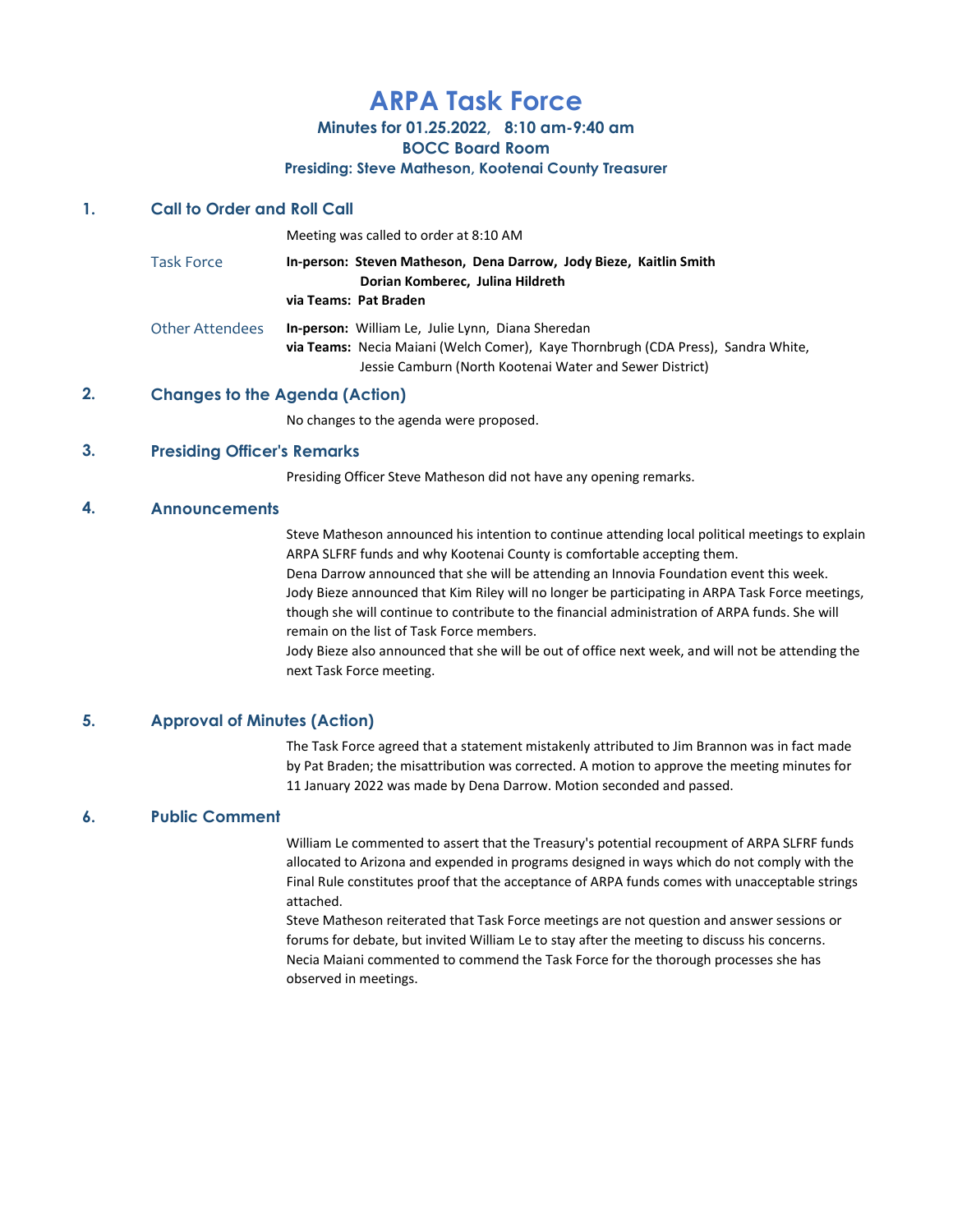#### 7. SLFRF Final Rule (Discussion)

Dena Darrow stated that the Final Rule's requirement for written justification for large capital projects is the change most likely to impact the Task Force in selection and presentation of project recommendations. Pat Braden concurred, and Jody Bieze noted that the written justification required for large capital projects resembles narratives required during application for federal assistance; the only difference in this case is that funds were received before projects were selected.

Steve Matheson invited the Task Force to discuss whether the Final Rule should precipitate a change in process or a hard deadline for project requests. After discussion, the Task Force agreed to announce March 1st as a deadline, with the Task Force reserving the right to reject or accept late requests on an individual basis dependent on project type. This deadline will be conveyed through a statement on the Kootenai County ARPA webpage and through a BOCC statement. Published notice will be discussed in the agenda for February 1, 2022.

#### 8. Requests for Purchase or Reimbursement of PPE (Discussion)

Kaitlin Smith provided an explanation of the Kootenai County EMS System request for reimbursement of PPE expenses starting in 2020. As the obligation of some expenses predate the Period of Performance for ARPA funds, the request is not eligible for ARPA funding. The Task Force must determine whether it is responsible for coordinating requests for or procurement of PPE. Kootenai County's Office of Emergency Management (OEM) has been coordinating the purchase and distribution of PPE for other departments and agencies, but the funds previously set aside for this purpose have been expended. Julina Hildreth will reach out to a representative of the OEM to determine whether the OEM has the staffing resources to continue coordinating requests for PPE.

#### 9. Project Scoring Review: Fourth Batch (Discussion)

North Kootenai Water & Sewer: Rimrock

North Kootenai Water & Sewer: Twin Lakes

BOCC: Airport Sewer Lines

Hayden Lake Sewer District

Bayview Water and Sewer District

Coroner: Mobile Morgue Trailer

Sheriff: Jail Generator Upgrade

Some members of the Task Force had completed this batch before evaluations were paused to review the Final Rule, but others had not. Steve Matheson suggests setting Tuesday, February 1st as the new due date. The Task Force concurs.

#### 10. Project Evaluation Update: Fifth Batch (Action)

Pat Braden will work on providing concurrence for project requests assessed as eligible. Requests with concurrence by Tuesday, February 1st will be included in the fifth batch of evaluations.